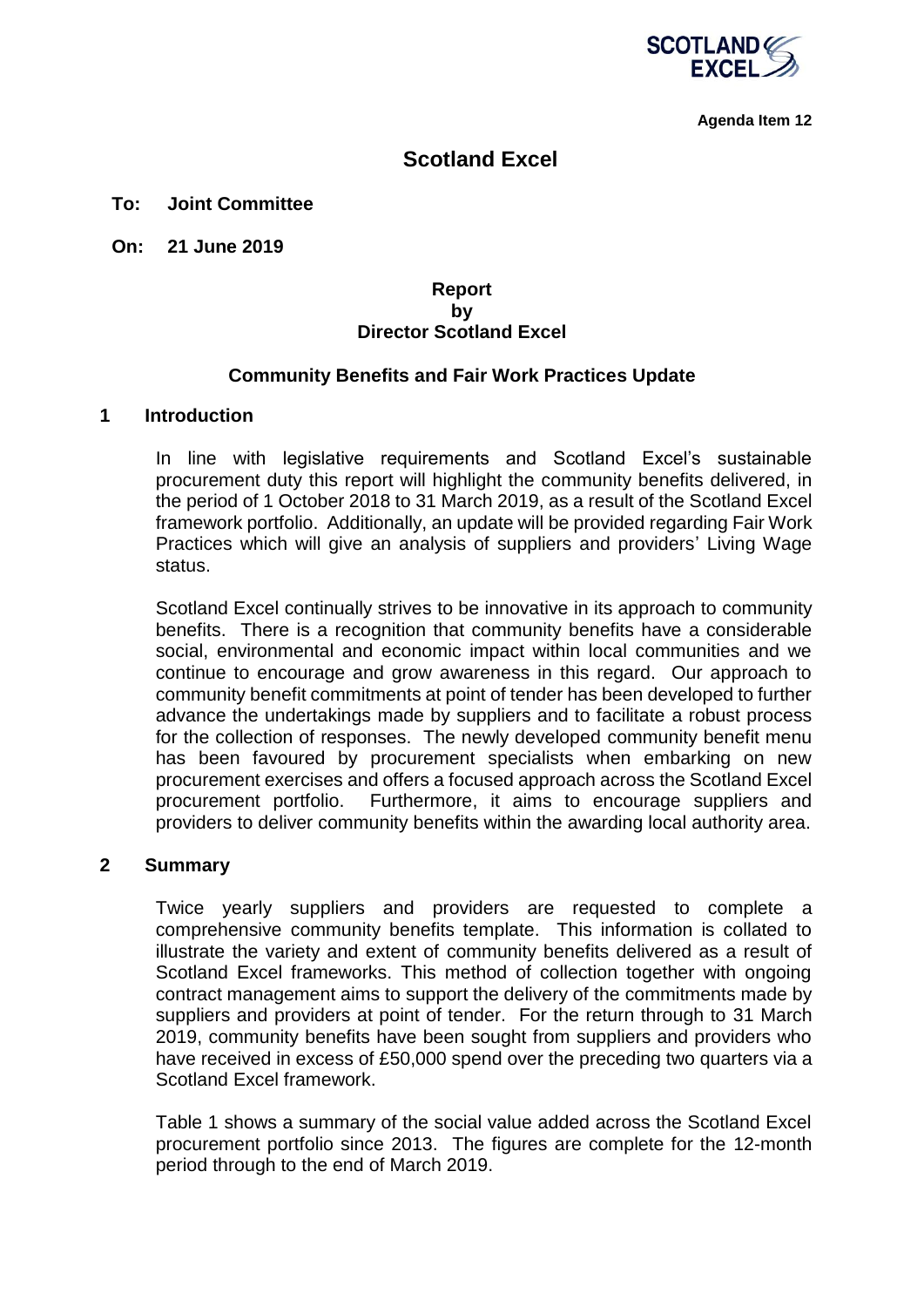|                                                   | 2013/14        | 2014/15 | 2015/16 | 2016/17 | 2017/18  | 2018/19  | Total    |
|---------------------------------------------------|----------------|---------|---------|---------|----------|----------|----------|
| No of<br>Apprentices                              | 9              | 92      | 49      | 18      | 52       | 34       | 254      |
| No of New<br>Jobs                                 | 78             | 43      | 29      | 53      | 146      | 280      | 629      |
| No of Work<br><b>Placements</b>                   | $\overline{0}$ | 5       | 6       | 17      | 30       | 107      | 165      |
| Hours of<br>Volunteering<br>& Mentoring           | 95             | 377     | 1279    | 1570    | 1637     | 803      | 5761     |
| Hours of<br><b>Work</b><br>Experience             | 5305           | 28214   | 16734   | 7852    | 2541     | 667      | 61313    |
| Value of<br>Other<br>Community<br><b>Benefits</b> | £2,474         | £16,550 | £46,140 | £87,814 | £311,549 | £437,443 | £901,970 |

*Table 1: Summary of social value added across the collaborative portfolio*

Community benefits delivered via Scotland Excel frameworks continue to be positive. Figures in terms of 'number of new jobs' for the current return period have seen exponential growth with Renfrewshire being of particular note. These are a result of the business associated with Agency Workers – Social Care framework, where one supplier recruited 10 new full-time employees. It is also worth noting that a total of 3 new apprentices have been recruited within Edinburgh, all of which are from priority groups. In relation to 'hours of volunteering and mentoring' the highest number was provided within South Ayrshire where the supplier supported a local Community Landscape project. Further, suppliers within both Fife and South Lanarkshire provided 15 work placements each for Adults and School-aged children.

As shown in Appendix 1, returns illustrate that North Lanarkshire received the most substantial amount of 'Other Community Benefits'. This is largely made up of donations to various charities, sponsorship of local clubs and school visits.

With regard to Fair Work Practices (including the Living Wage) Scotland Excel commenced formal consideration within Tenders in early 2015. Since this time the respective position on bidders' work practices has been outlined within Executive Sub Committee Contracts for Approval Reports. From a review of the data available since 2015 the overall position across Scotland Excel's portfolio is: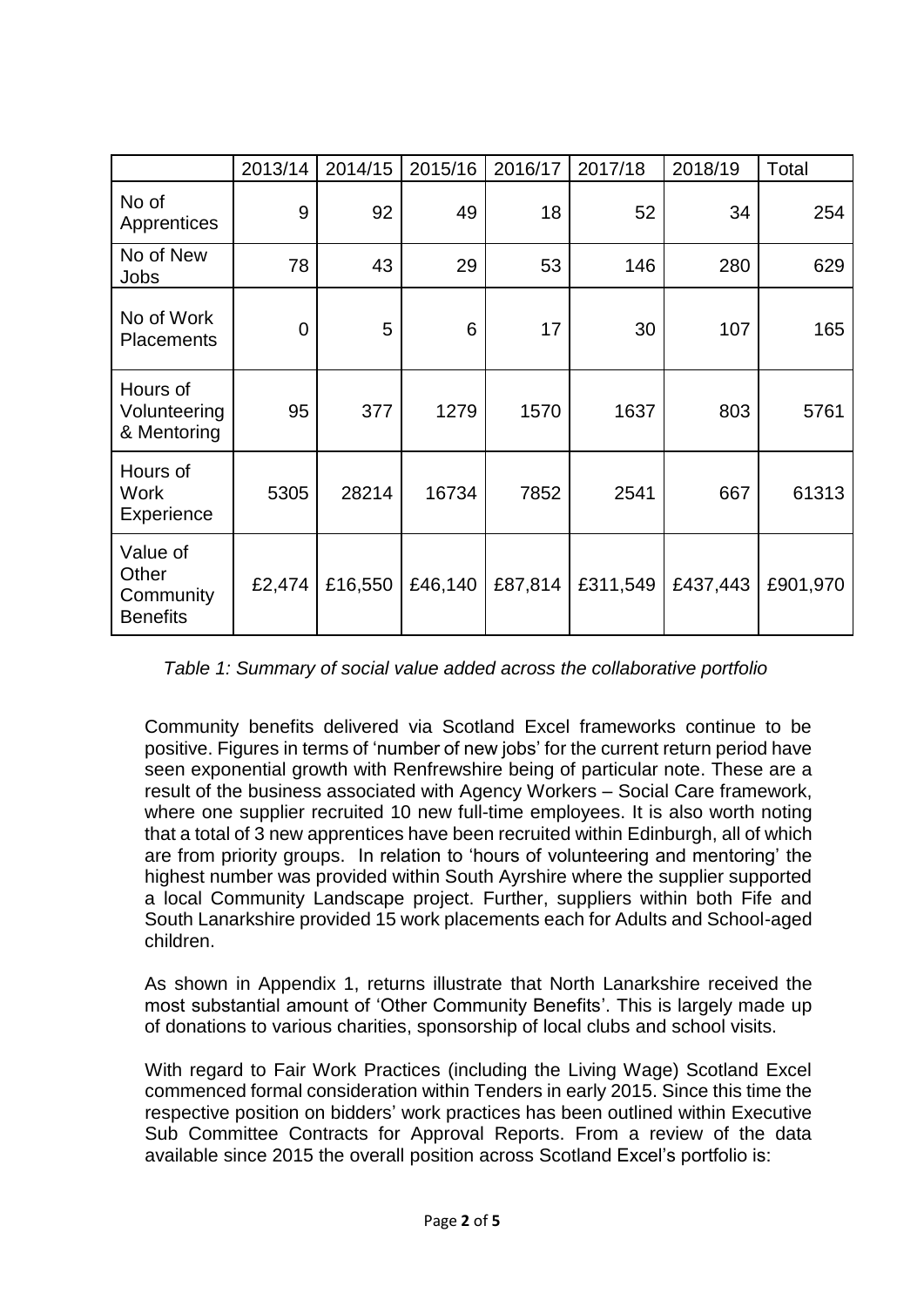Of the 934 suppliers appointed since formal consideration:

762 (81.6%) notified that they pay the Living Wage

- $\circ$  Living Wage Accredited 153 (16.4%)
- $\circ$  Progress towards accreditation 40 (4.3%)
- o Committed to gaining accreditation over the first 2 years of the framework  $-98(10.5%)$
- $\circ$  Not accredited but paying the Living Wage 471 (50.4%)
- Not accredited or paying the Living Wage but committed to doing so within 2 years – 37 (4.0%)
- Neither accredited nor paying Living Wage 135 (14.4%)

Scotland Excel continue to ensure transparency within the tender process and focus on aspects of fair work practices deemed relevant for each framework. Scotland Excel continue to monitor and encourage the implementation of fair working practices and to work closely with suppliers to review their progress in this area.

## **3 Next Steps**

The next community benefits data collection, analysis and review cycle will be completed in line with the Management Information process to cover the period through to the end of 30 September 2019. The results will be reviewed with the supply base and where appropriate will be incorporated into supplier performance objectives.

### **4 Conclusion**

Committee members are requested to note the content of this report.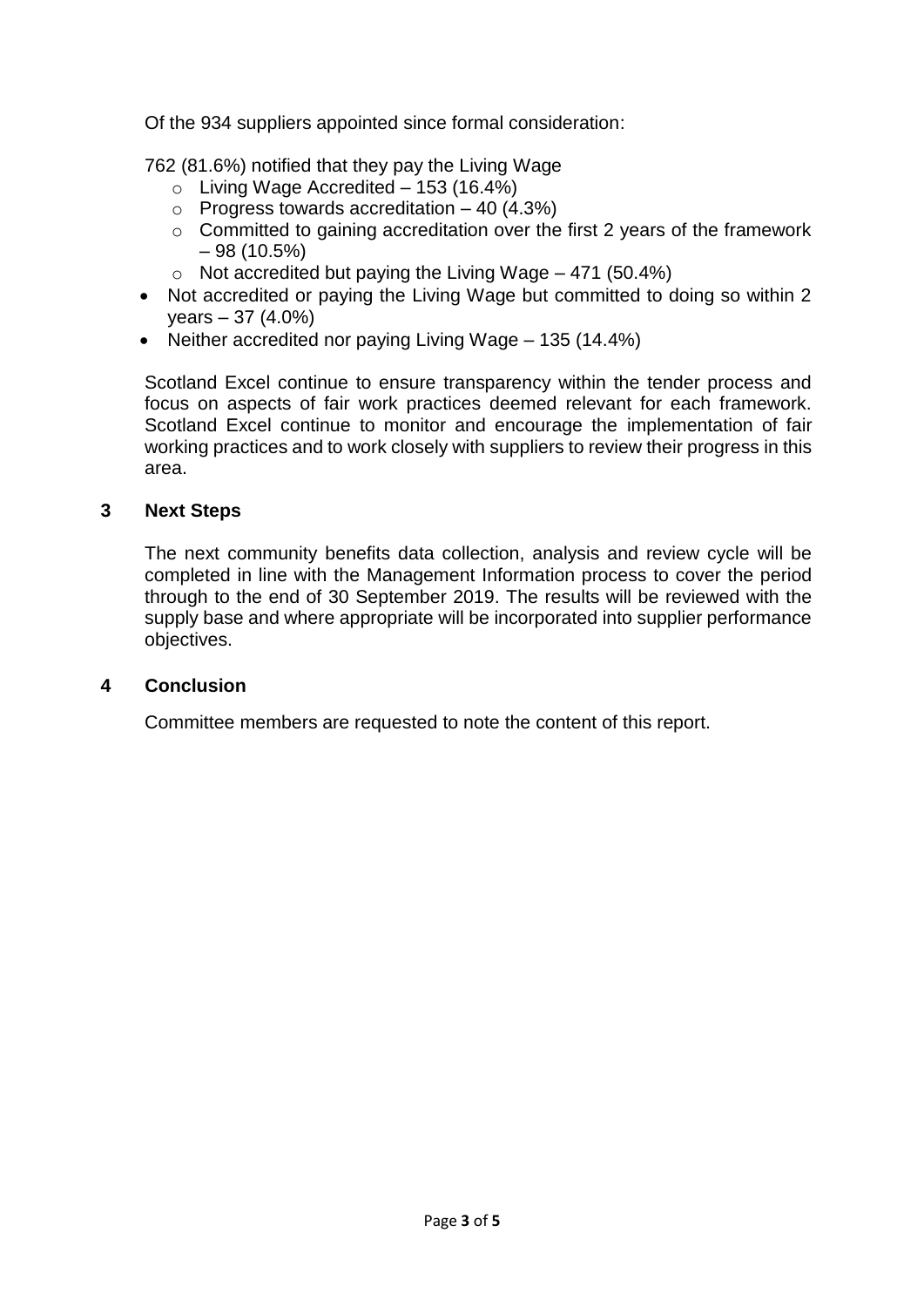# **Appendix 1 Community Benefits by Council Oct 18-Mar 19**

|                          | Number of<br>new<br>apprentices | Number of<br>new<br>employees | Number of<br>work<br>placements | Hours of<br>volunteering | Hours of<br>work<br>experience | Monetary value<br>of Other<br>Community<br><b>Benefits</b> |
|--------------------------|---------------------------------|-------------------------------|---------------------------------|--------------------------|--------------------------------|------------------------------------------------------------|
| Aberdeen City            | 0.15                            | 4.5                           | $\overline{2}$                  |                          |                                | £4,151                                                     |
| Aberdeenshire            | 0.15                            | 3.1                           | 1.5                             | 52                       |                                | £6,292                                                     |
| Angus                    |                                 | $\mathbf{1}$                  |                                 |                          |                                | £259                                                       |
| Argyll & Bute            |                                 |                               |                                 |                          |                                | £2,750                                                     |
| Clackmannanshire         | 0.33                            | 2.41                          |                                 |                          |                                | £270                                                       |
| Dumfries &<br>Galloway   | 0.5                             | 8                             |                                 |                          |                                | £1350                                                      |
| Dundee                   | 0.5                             | 8.89                          | 10.36                           |                          | 216                            | £5,593                                                     |
| East Ayrshire            |                                 | 0.5                           | 0.1                             |                          |                                | £1,727                                                     |
| East<br>Dunbartonshire   |                                 | $\mathbf{1}$                  |                                 |                          |                                | £2,423                                                     |
| East Lothian             | 2.33                            | 9.96                          |                                 |                          |                                | £2,084                                                     |
| <b>East Renfrewshire</b> |                                 | $\overline{4}$                |                                 |                          |                                | £811                                                       |
| Edinburgh                | 3                               | 9.64                          | $\overline{4}$                  | 2.25                     |                                | £25,537                                                    |
| <b>Falkirk</b>           | $\overline{2}$                  | 6.65                          |                                 |                          |                                | £5,420                                                     |
| Fife                     | 0.25                            | 5                             | 15                              |                          |                                | £10,904                                                    |
| Glasgow                  | 0.2                             | 3.3                           | 4.28                            |                          | 3.75                           | £8,676                                                     |
| Highland                 | 0.15                            |                               |                                 |                          |                                | £15,159                                                    |
| Inverclyde               |                                 |                               |                                 |                          |                                | £1,250                                                     |
| Midlothian               |                                 |                               |                                 |                          |                                | £400                                                       |
| Moray                    |                                 |                               |                                 |                          |                                | £1,300                                                     |
| North Ayrshire           | 0.3                             | 3.6                           | $\overline{2}$                  |                          |                                | £604                                                       |
| North Lanarkshire        | 0.25                            | 12.48                         | 7.15                            |                          |                                | £42,384                                                    |